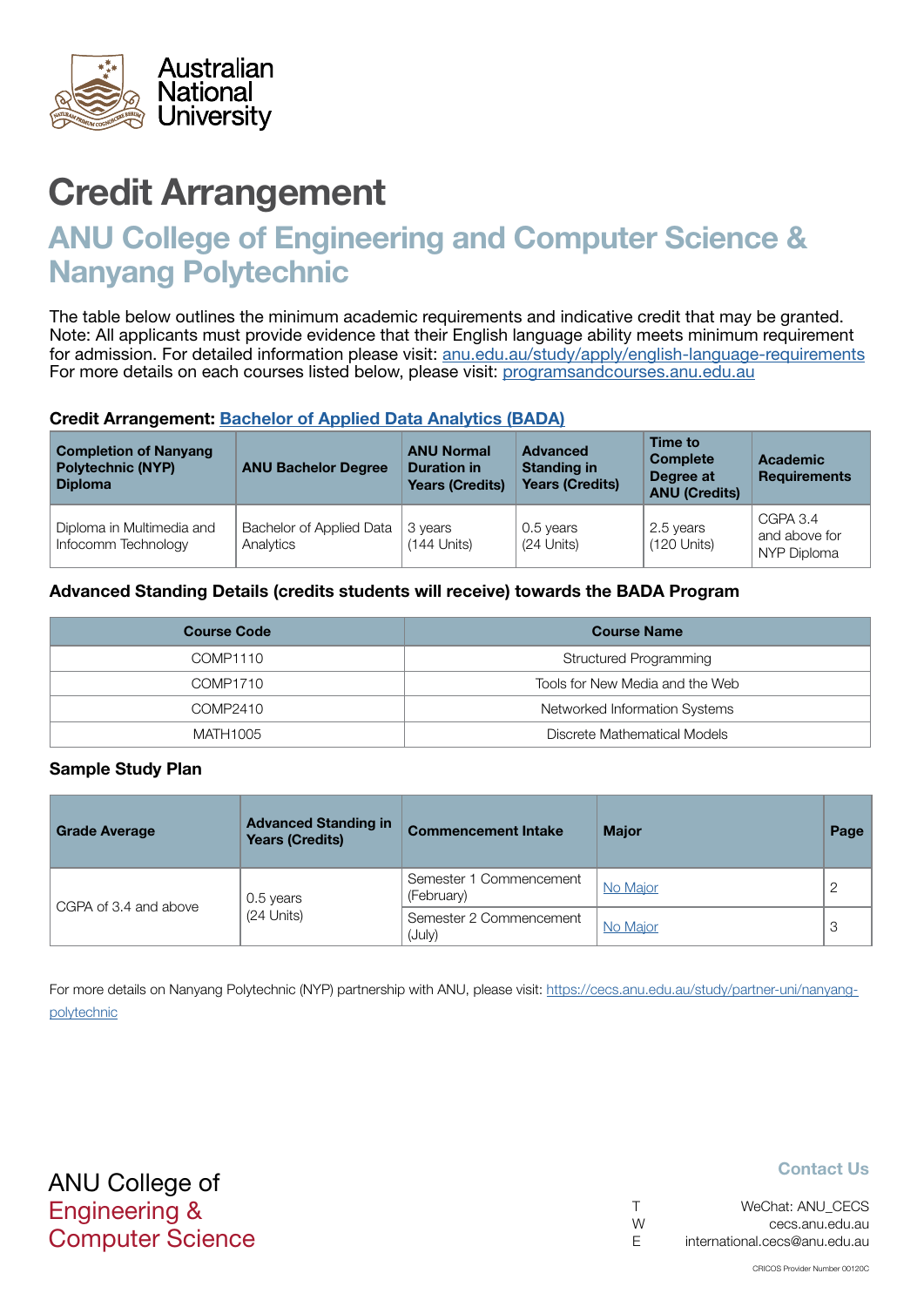<span id="page-1-0"></span>

# Credit Arrangement

# ANU College of Engineering and Computer Science & Nanyang Polytechnic

The table below outlines the minimum academic requirements and indicative credit that may be granted. Note: All applicants must provide evidence that their English language ability meets minimum requirement for admission. For detailed information please visit: [anu.edu.au/study/apply/english-language-requirements](http://anu.edu.au/study/apply/english-language-requirements)

#### Credit Arrangement: [Bachelor of Applied Data Analytics](http://programsandcourses.anu.edu.au/program/BADAN) (BADA)

| <b>Completion of Nanyang</b><br><b>Polytechnic (NYP)</b><br><b>Diploma</b> | <b>ANU Bachelor Degree</b>            | <b>ANU Normal</b><br><b>Duration in</b><br><b>Years (Credits)</b> | <b>Advanced</b><br><b>Standing in</b><br><b>Years (Credits)</b> | Time to<br><b>Complete</b><br>Degree at ANU<br>(Credits) | <b>Academic</b><br><b>Requirements</b>   |
|----------------------------------------------------------------------------|---------------------------------------|-------------------------------------------------------------------|-----------------------------------------------------------------|----------------------------------------------------------|------------------------------------------|
| Diploma in Multimedia and<br>Infocomm Technology                           | Bachelor of Applied Data<br>Analytics | 3 years<br>$(144$ Units)                                          | 0.5 years<br>(24 Units)                                         | 2.5 years<br>$(120$ Units)                               | CGPA 3.4<br>and above for<br>NYP Diploma |

## Sample Study Plan: Semester 1 Commencement (February)

#### No major

ANU College of Engineering &

Computer Science

Students study four courses per semester at ANU. For more details on each courses listed below, please visit: [programsandcourses.anu.edu.au](http://programsandcourses.anu.edu.au/program/BIT)

|                                       | <b>ANU Semester 1 (February))</b>                                                                                                                                       | <b>ANU Semester 2 (July)</b>                                                                                                                                                             |
|---------------------------------------|-------------------------------------------------------------------------------------------------------------------------------------------------------------------------|------------------------------------------------------------------------------------------------------------------------------------------------------------------------------------------|
| Year 1 at ANU<br>$(48 \text{ units})$ | COMP1730 Programming for Scientists<br>٠<br>STAT1003 Statistical Techniques<br>٠<br><b>DEMO2002 Population Analysis</b><br>$\bullet$<br>Elective (6 units)<br>$\bullet$ | <b>COMP2400 Relational Databases</b><br>SOCR1001 Foundations of Social Research<br>SOCY2169 Online Research Methods<br>MATH1113 Mathematical Foundations for Actuarial<br><b>Studies</b> |
| Year 2 at ANU<br>$(48 \text{ units})$ | COMP3425 Data Mining<br>٠<br>STAT2008 Regression Modelling<br>٠<br>Elective (6 units)<br>٠<br>Elective (6 units)<br>$\bullet$                                           | COMP3430 Data Wrangling<br>٠<br>STAT2001 Introductory Mathematical Statistics<br>SOCR3001 Data for Decision Making<br>٠<br>STAT3011 Graphical Data Analysis                              |
| Year 3 at ANU<br>$(24 \text{ units})$ | SOCY2166 Social Science of the Internet<br>STAT3040 Statistical Learning<br>$\bullet$<br>Elective (6 units)<br>٠<br>Elective (6 units)<br>٠                             |                                                                                                                                                                                          |

NOTE: It is a student's responsibility to ensure the above is correct and satisfies the degree requirements of the program. This is a quide only and is provided to assist students with their enrolment planning. (Last Updated: March 2018)

For more details on Nanyang Polytechnic (NYP) partnership with ANU, please visit: https://cecs.anu.edu.au/study/partner-uni/nanyangpolytechnic

## Contact Us

|   | WeChat: ANU CECS              |
|---|-------------------------------|
| W | cecs.anu.edu.au               |
| E | international.cecs@anu.edu.au |